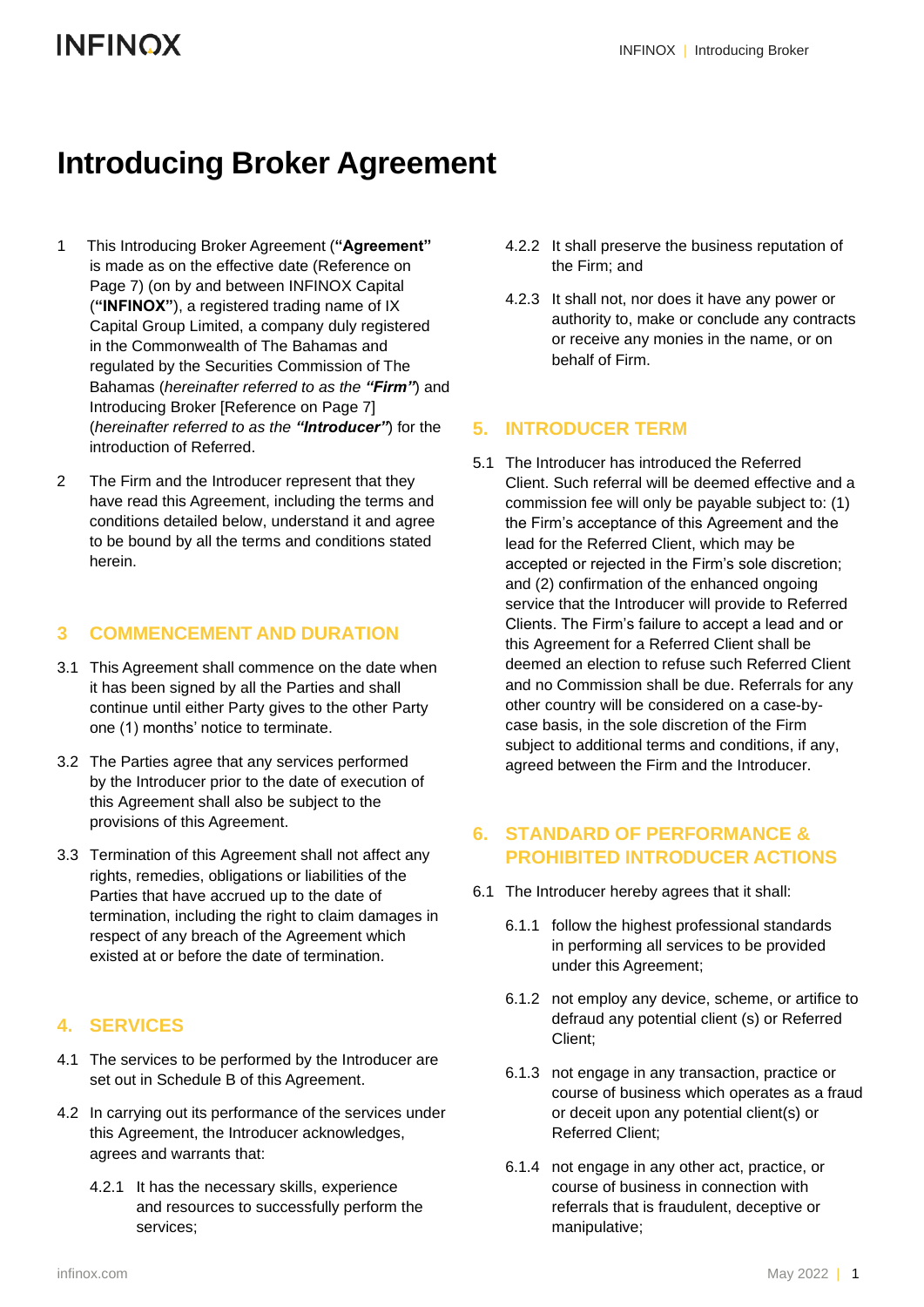- 6.1.5 not pay, offer or promise to pay, or authorize any payment of offer of money of anything of value, directly or indirectly to any Government official or employee or any person acting in an official capacity on behalf of the Government for the purpose of securing preferential treatment or action or inaction from any Governmental officials;
- 6.1.6 not offer or receive any gift, favours, entertainment, secret commissions, bribes, payoffs, kickbacks, or exercise, any influence that induces, or tends to induce, a government employee or officer to give consideration or to act regarding a government contract on any basis other than the merits of the matter;
- 6.1.8 Exert nor propose to exert improper influence to solicit or obtain government contracts, and shall further not propose to obtain, nor hold itself out as being able to obtain, any government contracts or contracts through improper influence. In the event that the Introducer or it employees, agents, or subcontractors exercise, or attempt to exercise, any influence that induces, or tends to induce, a government employee or officer to give consideration or to act regarding a government contract on any basis other than the merits of the matter, the Firm shall have the right, in its sole discretion, to terminate Introducer's rights under this Agreement and have no further obligation or liability of any kind to Introducer, including the payment of any amount and reimbursement of any expense. For any violation of this section, the Firm shall be entitled to recover from the Introducer all damages caused, directly or indirectly, by any violation of this section, the Firm shall be entitled to recover from the Introducer all fees and other compensation paid by the Firm under this Agreement;
- 6.2 Without limiting the generality of the preceding provisions, you covenant that you shall not misstate any material facts about the Firm to any potential clients or Referred Clients.

### **7. REBATE, COMMISSIONS AND PAYMENT**

7.1 INFINOX will facilitate payment from the Referred Client to the Introducer of the commission set out in Schedule C for the provision of providing an ongoing enhanced service to the Referred Client..

- 7.2 "Commission" shall mean an amount payable pursuant to the terms and conditions of this Agreement, equal to one month of monthly recurring charges equal to the first full month of billing for ongoing enhanced services rendered to the Referred Client.
- 7.3 The Parties agree that the Commission payable by Referred Clients are subject to a review not more than once in each 12-month period unless otherwise agreed between the Parties.
- 7.4 Following a review, in the absence of an Agreement between the Parties as to the amount of the Commission payable by the Referred Client under the Agreement, the current terms shall continue unless terminated by way of section 11.
- 7.5 The Commission shall be paid within thirty (30) days after the end of the first calendar month in which the Firm actually receives payment from the Referred Client for monthly recurring charges subject to the payment terms on trades.
- 7.6 The Firm shall at such time and in such format as it considers reasonable, notify the Introducer of:
	- 7.6.1 The relevant contracts that it has entered into with Clients;
	- 7.6.2 The date the services were provided; and
	- 7.6.3 The Commission payable to the Introducer.
- 7.7 On a monthly basis, the Firm shall calculate the total Commission payable to the Introducer for the relevant month, together with any applicable Valued Added Tax (VAT).
- 7.8 The Firm shall deposit the Commission into a bank account provided by the Introducer.
- 7.9 The Firm shall not be responsible for any costs incurred by the Introducer unless such costs have been agreed in advance by the Firm in writing.
- 7.10 The Firm shall not pay any Commission to the Introducer for Referred Clients that were rejected.

### **8. CONFIDENTIAL INFORMATION**

8.1 The Introducer acknowledges that by reason of its relationship with the Firm hereunder, it may have access to certain information and material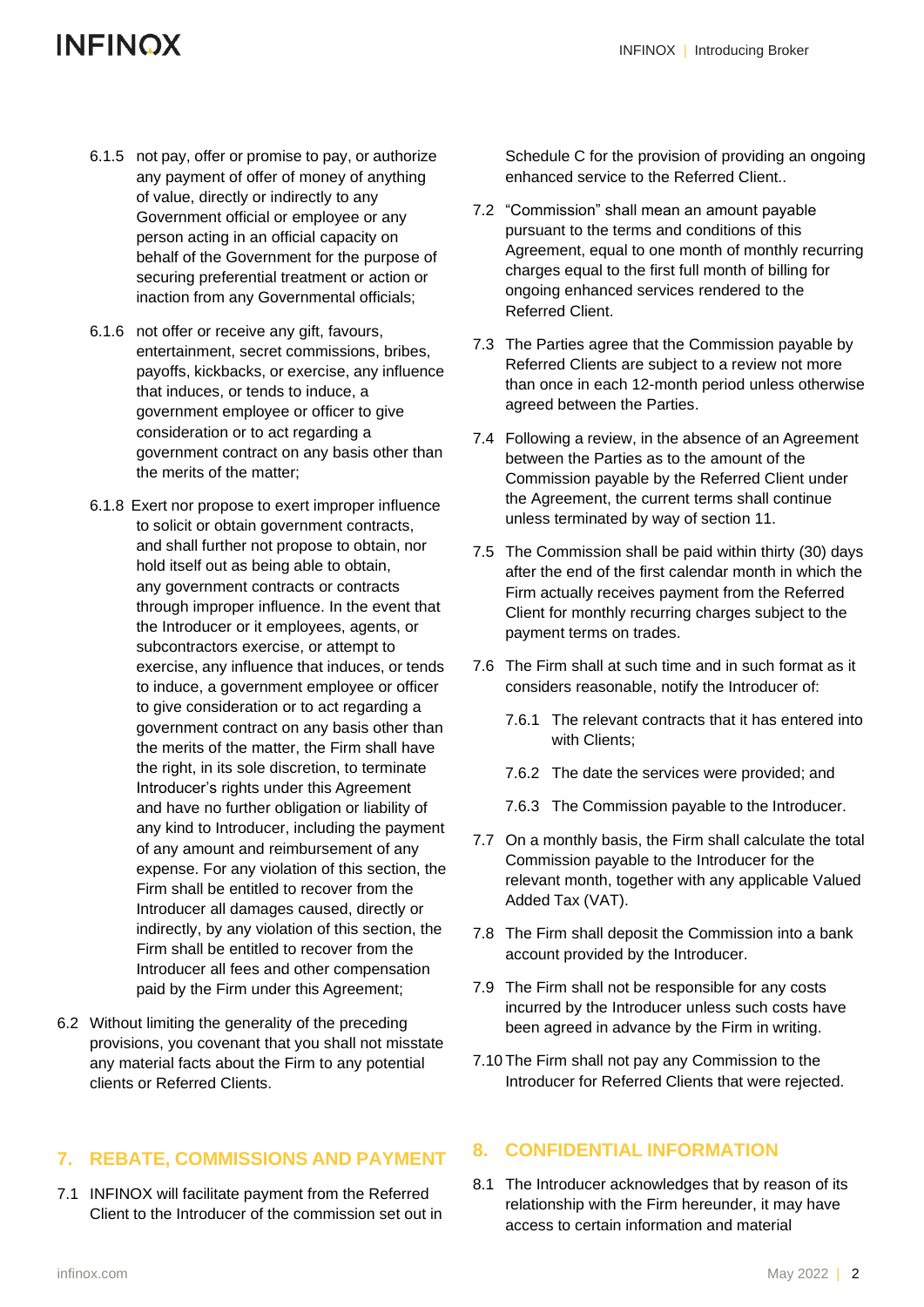concerning the Firm's business, plans, clients, technology and products that are confidential and of substantial value to the Firm, which value would be impaired if such information were disclosed to third parties.

- 8.2 The Introducer expressly agrees that:
	- 8.2.1 it shall not disclose any confidential information unless it has written approval by the Firm;
	- 8.2.2 must not remove, obscure or alter any notice of patent, copyright, trademark, trade secret, or other proprietary right from any document, software, or other item containing any confidential information;
	- 8.2.3 must implement security practices against any unauthorised copying, use, disclosure (whether such disclosure is in writing, oral, or another form), access, damage, or destruction of the confidential information;
	- 8.2.4 must immediately notify the Firm if the Introducer suspects or becomes aware of any unauthorised copying, use or disclosure in any form; and
	- 8.2.5 must comply with all reasonable directions of the Firm in relation to the confidential information.
- 8.3 In the event of termination of this Agreement, there shall be no use or disclosure by the Introducer of the Firm and disclosure by the Introducer of any confidential information of the Firm and any materials related to the Firm shall be immediately returned to the Firm.
- 8.4 Accordingly, the Introducer agrees that in addition to any other relief to which the Firm may be entitled in the form of actual or punitive damages, the Firm shall be entitled to seek and obtain injunctive relief from an arbitration panel or a court of competent jurisdiction for the purposes of restraining the Introducer from any actual or threatened breach of such provision. The terms of the section shall survive termination of this Agreement.

#### **9. INTELLECTUAL PROPERTY**

9.1 The Introducer acknowledges that the Firm owns all rights, title and interest in any intellectual property, including trademarks, wordmarks and any other content that bears the Firm's name or logo.

Accordingly, the Introducer agrees that it will not copy, reproduce, alter or modify such intellectual property, nor will it use such intellectual property without the prior consent of the Firm.

#### **10. DATA PROTECTION**

- 10.1 Each Party undertakes to comply with the Data Protection Legislation in relation to any Client personal data that it receives.
- 10.2 The Introducer shall ensure that it obtains consent from each Client to the transfer of their personal data to the Firm for the purposes contemplated by this Agreement. The Introducer shall provide evidence of such consent to the Firm as soon as possible where requested to do so by the Firm.

#### **11. TERM & TERMINATION**

- 11.1 This Agreement will continue until terminated by one or more of the Parties in accordance with this section.
- 11.2 Either Party may terminate this Agreement with immediate effect by giving to the other Party notice in writing if any of the following events of default occur:
	- 11.2.1 An insolvency event occurs;
	- 11.2.2 A change in control occurs without the consent of the other Party;
	- 11.2.3 A Party or any of its employees, directors, related parties or agents, is involved in any misleading activities, fraud, forgery or corruption; or
	- 11.2.4 A Party fails to perform any provision of this Agreement which, if capable of remedy, is not remedied within fourteen (14) days of written notice.
- 11.3 Unless otherwise stated in this Agreement, either Party may terminate this Agreement at any time upon thirty (30) days' notice to the other.
- 11.4 During the term of this Agreement, the Firm shall pay the Introducer for services rendered up to the date of termination.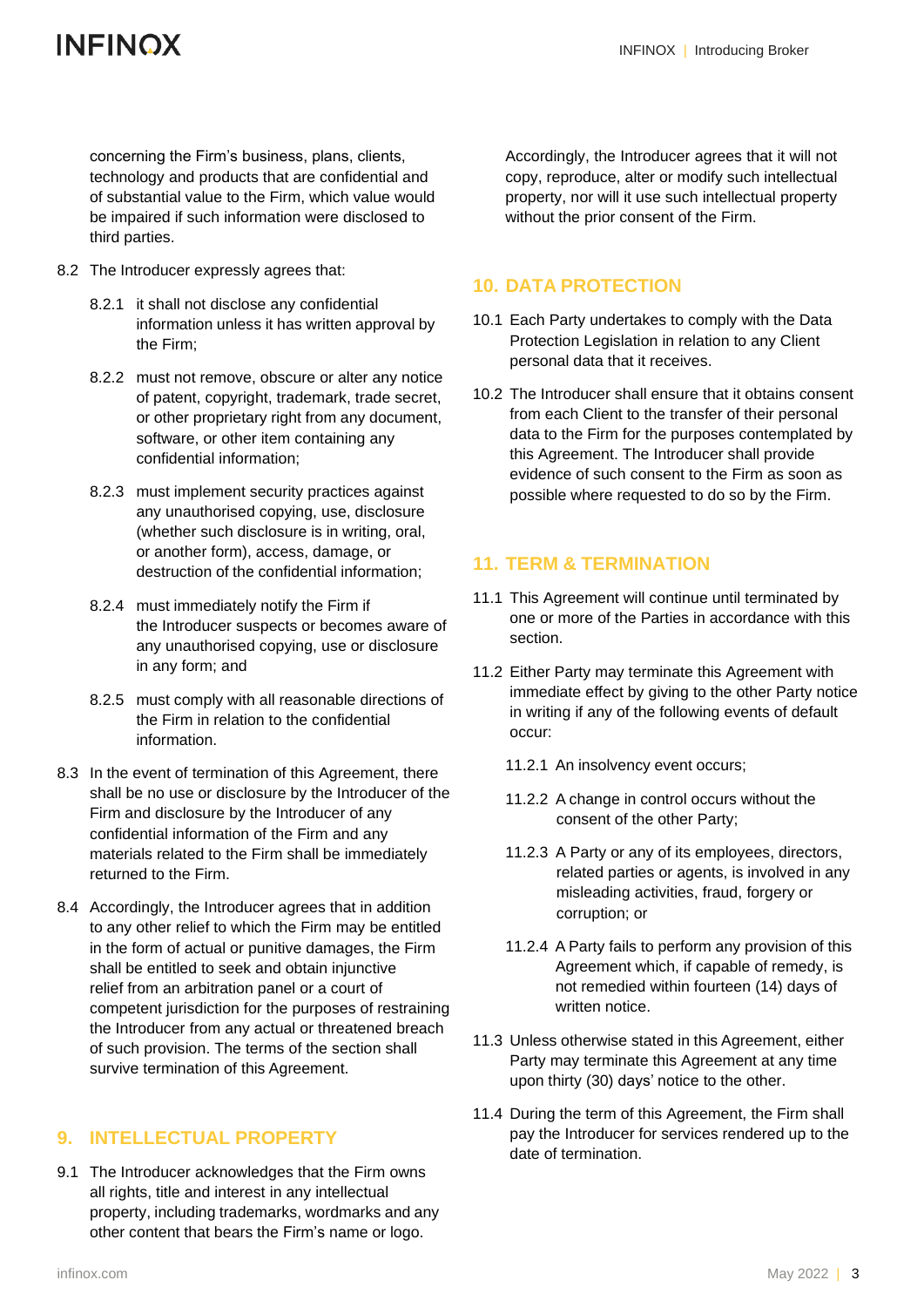#### **12. RELATED PARTIES**

- 12.1 For the purpose of this Agreement, a Related Party is either:
	- 12.1.1 An affiliate that is an individual, entity, group or organisation that has a legal agreement which connects them to the Firm of the Introducer.
	- 12.1.2 A Non-Affiliate that is an individual, entity, group or organisation that does not have a legal agreement with the Firm or Introducer, however, is associated with the Parties based on relationship and/or networking.

#### **13. NON-SOLICITATION AND NON-CIRCUMVENTION**

13.1 The Introducer agrees not to solicit the Firm's clients and furthermore, the Introducer agrees not to circumvent any relationship the Firm has with its Related Parties.

#### **14. LIMITATION OF LIABILITY**

14.1 The Firm has no liability to the Introducer other than to pay fees in accordance with this Agreement. In no event shall the Firm be liable for any consequential, incidental, indirect or special damages, however caused, whether under any theory of contract, tort (including negligence) or otherwise, even if the Firm has been advised of the possibility of such damages. Neither Party shall be liable for the other Party's conduct whether any business is conducted ethically, unethically or otherwise by the other and its Related Parties.

#### **15. WARRANTY**

15.1 The Firm disclaims any and all warranties with respect to its services, whether express or implied, including but not limited to warranties of merchantability, fitness for a particular purpose, or non-infringement. Each Party further acknowledges that, except as expressly warranted herein, all services are provided "AS IS" to the maximum extent permitted by law. The Introducer shall not make any warranties to any Referred Clients.

#### **16. INDEMNITY**

- 16.1 In no event shall the Introducer make any representation, guarantee or warranty concerning the Firm or the Firm's products or services. The Introducer shall have no authority to accept any offer on the Firm's behalf or to bind the Firm in any manner whatsoever. The Introducer represents and warrants that no third party is or will be entitled to any commission or payment in connection with the Referred Client based upon the acts. communications, dealings or agreements by the Introducer. The Introducer shall indemnify, defend and hold the Firm harmless from and against any failure by the Introducer to adhere to the terms of this section.
- 16.2 Each Party hereto agrees to indemnify and hold harmless the other Party, its Directors, officers, agents, employees and permitted successors and assigns against any and all claims, losses, damages, liabilities, penalties, punitive damages, expenses, reasonable legal fees and costs of any kind or amount whatsoever which result from or arise out of (i) any breach of this Agreement or (ii) the gross negligence, fraud or wilful misconduct that occurs in connection with this Agreement. This indemnification shall survive the termination of this Agreement. This indemnification shall survive the termination of this Agreement.

#### **17. RELATIONSHIP OF PARTIES**

- 17.1 The Parties are independent contractors and not partners, joint ventures or otherwise affiliated and neither has any right or authority to bind the other in any way.
- 17.2 The Introducer must not do or say anything that will or is likely to damage or diminish the Firm's business reputation or brand names. This clause shall survive the expiry or termination of this Agreement.
- 17.3 The Firm is interested only in the results to be achieved through the performance of the services by the Introducer and the conduct and control of such performance shall lie solely with the Introducer.
- 17.4 The Firm may, at its sole discretion, carry out regular investigations to monitor the validity of this Agreement.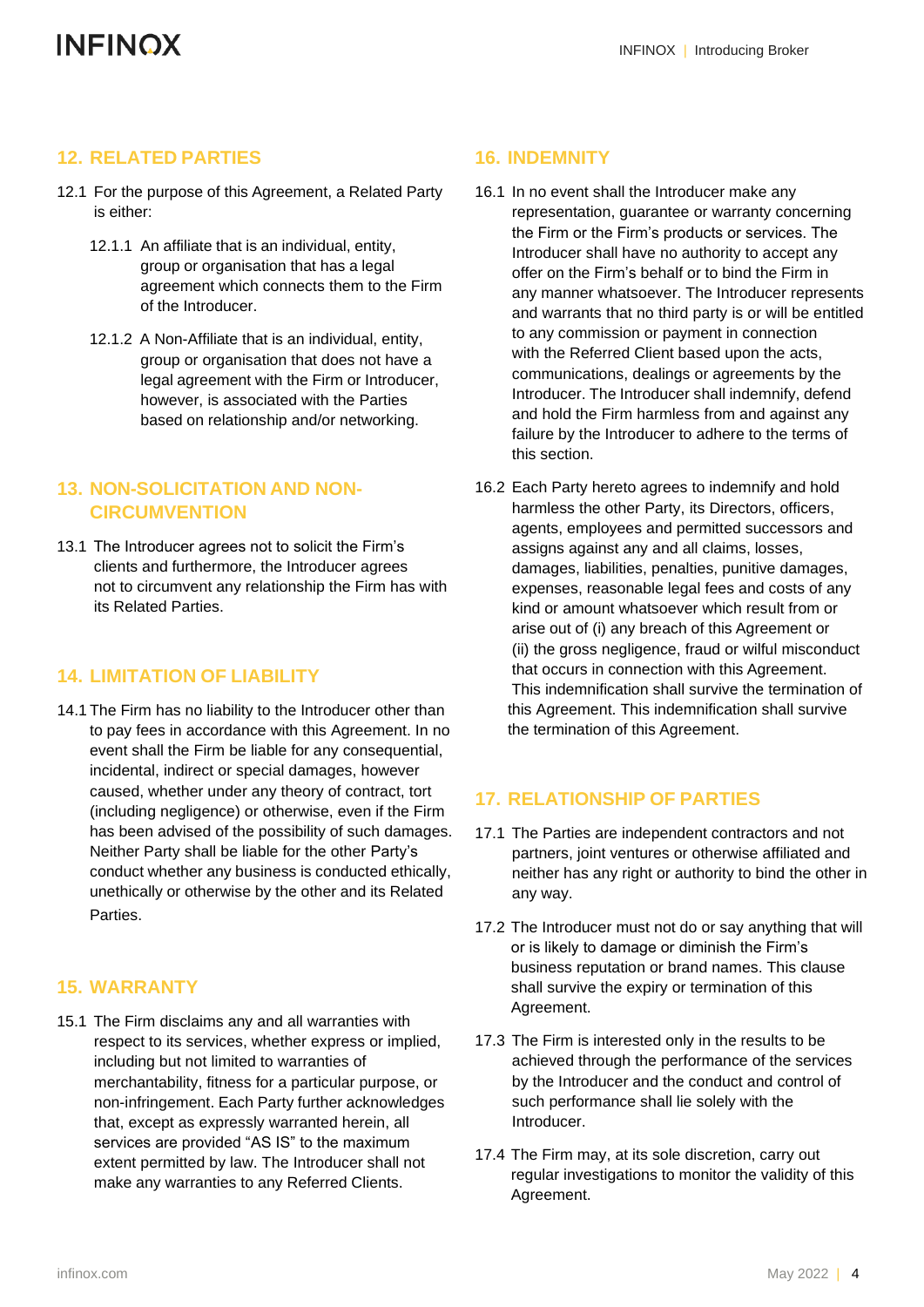#### **18. RECORDS AND OTHER MATERIAL**

18.1 All records, files, memoranda, reports, customer lists, programs, and any other similar records or documents relating to this Agreement (including without limitation those which may have been used or prepared by the Introducer, whether or not part of the Confidential Information), remain the sole property of the Firm and remain at all times, both during and after the term of this Agreement or other affiliation with the Firm, in the control of the Firm.

#### **19. NON-EXCLUSIVITY**

19.1 The Introducer agrees and understands that the engagement contemplated by this Agreement is not an exclusive arrangement and that both the Firm and the Introducer may engage one or more Introducers/Firms to identify/introduce potential clients.

#### **20. ASSIGNMENT**

20.1 The Introducer shall not assign any of their rights under this Agreement or delegate the performance of any of the obligations or duties hereunder, without the prior written consent of the Firm and any attempt by the Introducer to assign, transfer or subcontract any rights, duties, or obligations arising hereunder shall be void and of no effect.

#### **21. THIRD PARTY RIGHTS**

21.1 No one other than a Party to this Agreement, their successors and permitted assignees, shall have any right to enforce any of its terms.

#### **22. ENTIRE AGREEMENT**

22.1 This Agreement contains the whole Agreement between the Parties in respect of the subject matter of the Agreement and completely and entirely replaces any prior written or oral agreements, representations or understandings between the Parties relating to that subject matter and the Parties confirm that they have not entered into this Agreement on the basis of any representations or assumptions that are not expressly incorporated in it. However, nothing in this Agreement purports to exclude liability for any fraudulent statement or act.

#### **23. WAIVER AND SEVERABILITY OF TERMS**

- 23.1 The failure of the Firm to exercise or enforce any right or provisions under this Agreement shall not constitute a waiver of such right or provision.
- 23.2 If any part of this Agreement is or becomes unenforceable, it may be severed and will not invalidate the remainder of this Agreement.

#### **24. LITIGATION**

24.1 The Referral Party is not party to (1) any pending or threatened litigation or regulatory audits, as a defendant involving fraud, misrepresentation, violation of any state or federal lending laws or regulatory compliance, (ii) any claims by Applicants, (iii) any consent orders or cease and desist order, or (iv) any negative investor or regulatory finding through audits or examinations.

#### **25. DISPUTE RESOLUTION**

- 25.1 Disputes or differences arising between the Introducer and the Firm in relation to this Agreement must preferably be settled quickly and by negotiation.
- 25.2 The Parties hereby agree to determine any unresolved disputes by way of amicable agreement between the Introducer and an employee of a senior management level of the Firm.
- 25.3 If the Parties cannot resolve such dispute within thirty (30) days of when the dispute is first raised by either or both the Parties, the Parties agree that the dispute should be referred to an external consultant or advisor who specializes in the resolution of the dispute. Any decision made by the external consultant or advisor shall be final and binding on the Parties.
- 25.4 All costs, charges and expenses incurred as a result of the Parties' use of the external consultant or advisor shall be borne by the Parties equally.
- 25.5 The Parties agree to adhere to the procedures set out in this Clause before enforcing any other rights permitted by law in the resolution of any disputes under this Agreement.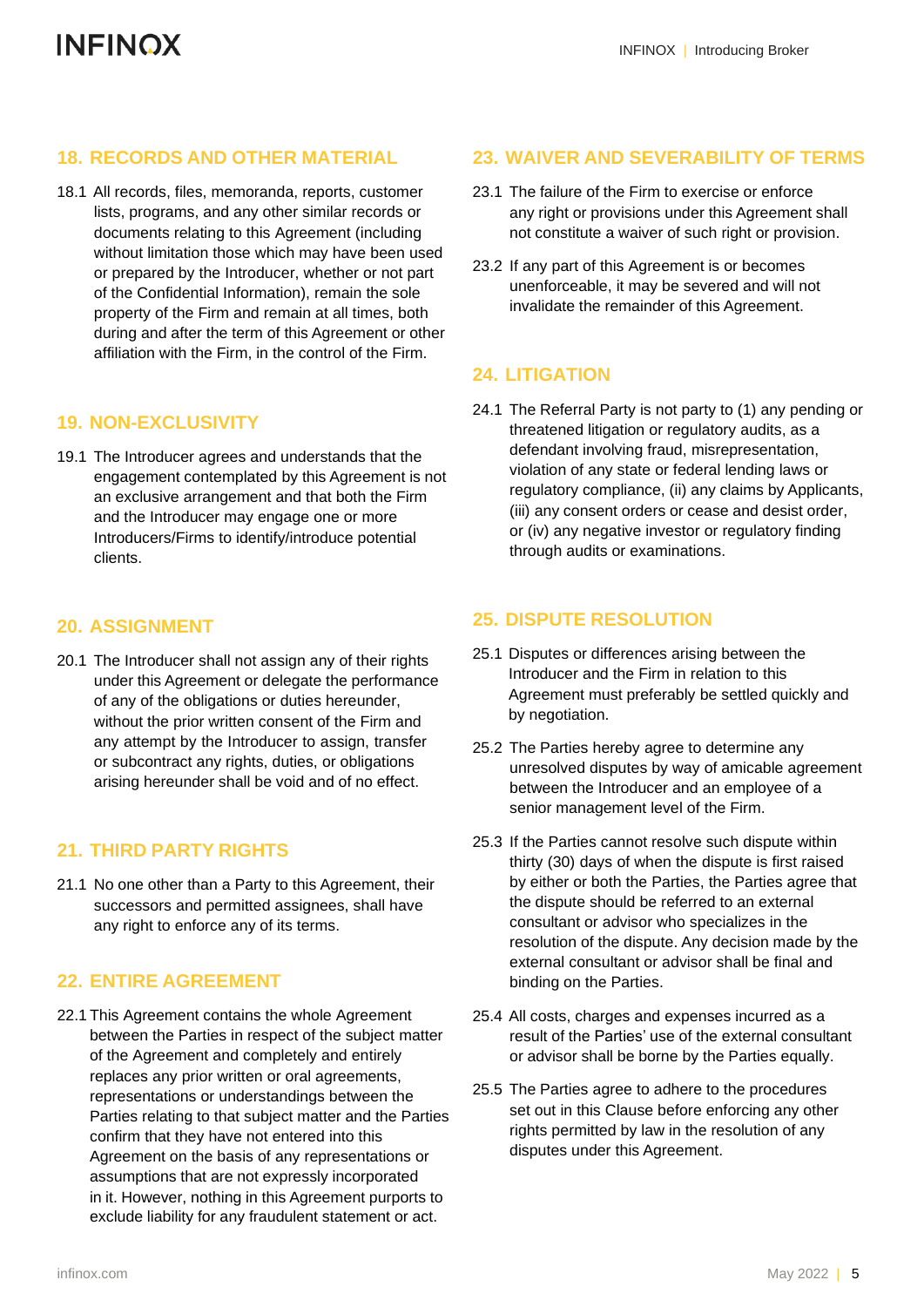#### **26. GOVERNING LAW & JURISDICTION**

- 26.1 This Agreement shall be governed by and construed in accordance with the laws of the Commonwealth of The Bahamas and the Introducer irrevocably consents to the exclusive jurisdiction and venue of the courts of The Bahamas without regard to principles of conflicts of law. This choice of law and venue is made to ensure uniform procedure and interpretations for the nature of the business despite where the software may be used and located.
- 26.2 The prevailing Party, as determined by a Judge, Mediator or Arbitrator, as applicable, shall be entitled to receive all costs and fees incurred as a result of said dispute, including, but not limited to, reasonable attorney fees and through and including all appeals, if any.

#### **27. NOTICES**

- 27.1 Any notice or other communication given to a Party under or in connection with this Agreement shall be in writing, addressed to that Party at its registered office or such other address that the Party may have specified to the other Party in writing in accordance with this clause, and shall be delivered personally, or sent by pre-paid first class post or other next working day delivery service, commercial courier or e-mail.
- 27.2 This clause does not apply to the service of any proceedings or other documents in any legal action or, where applicable, any arbitration or other method of dispute resolution.

#### **28. INTERPRETATION**

- 28.1 In this Agreement unless the context otherwise requires:
	- 28.1.1 Clause and sub-clause headings are for reference purposes only;
	- 28.1.2 Reference to a person includes any other entity recognised by law and vice versa;
	- 28.1.3 Any reference to a Party to this Agreement includes its successors and permitted assigns;
	- 28.1.4 Any reference to any agreement or

document includes that agreement or documents as amended at any time;

- 28.1.5 An agreement, representation or warranty on the part of two or more persons binds them jointly and severally;
- 28.1.6 An agreement, representation or warranty on the part of two or more persons is for the benefit of them jointly and severally; and
- 28.1.7 Reference to a statute includes all regulations and amendments to that statute and any statute passed in substitution for that statute or incorporating any of its provisions to the extent that they are incorporated.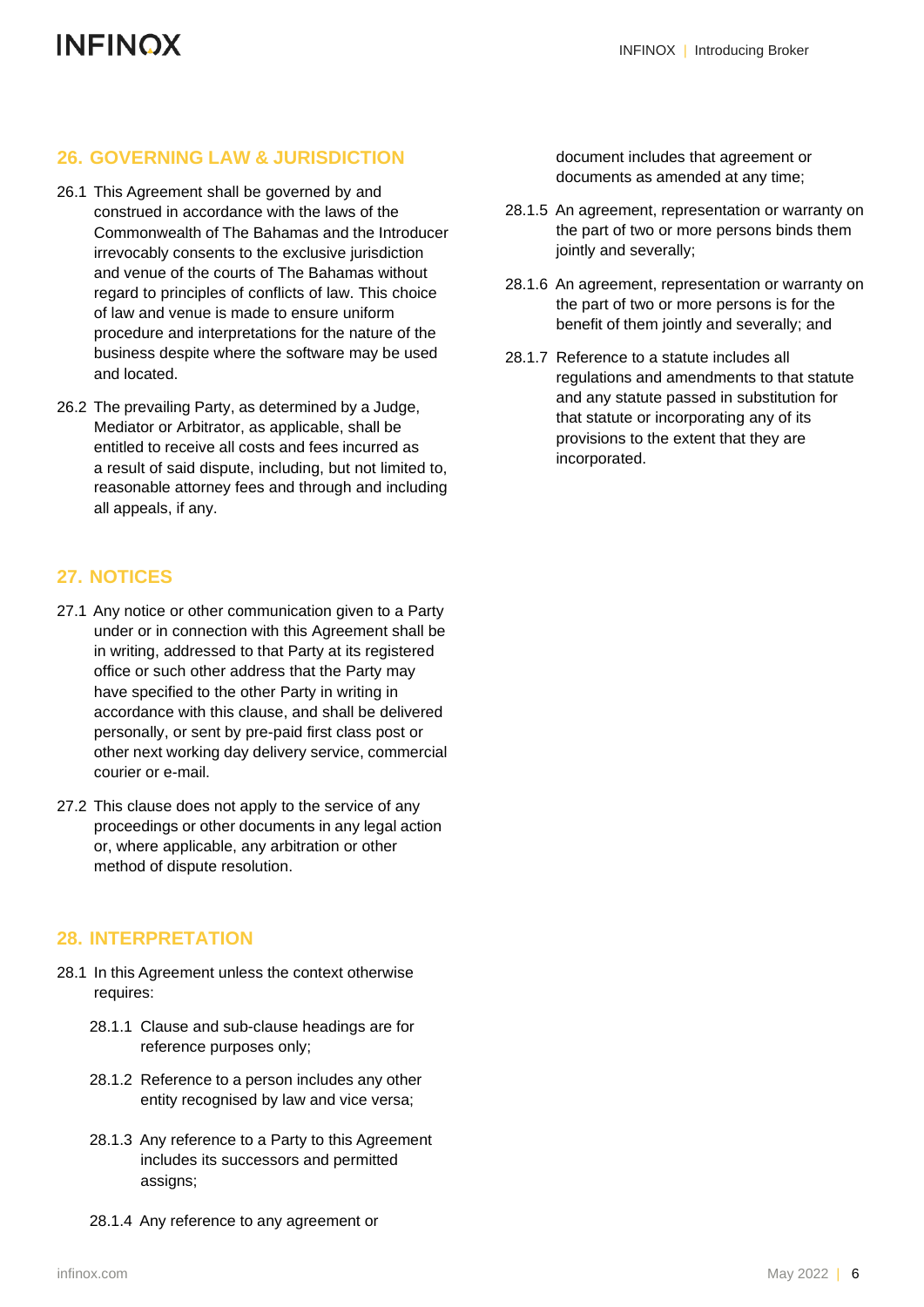# **Schedule A - Parties Signature**

**IN WITNESS WHEREOF, the parties have each caused this Agreement to be executed by their duly authorized representatives as of the date first written above.**

### **AUTHORIZED SIGNATORIES**

IX Capital Group Limited is incorporated in the Commonwealth of The Bahamas (Company No.199365). INFINOX Capital is a registered trading name of IX Capital Group Limited which is authorised and regulated by the Securities Commissionof The Bahamas (Registration No. SIA-F-188). The registered office is located at No. 201 Church Street, Sandyport, West Bay Street, P.O. Box N-3406, Nassau, The Bahamas.

| <b>Print Name</b> |                  |
|-------------------|------------------|
|                   | <b>Signature</b> |
|                   |                  |
| <b>Date</b>       |                  |
|                   |                  |

### **INTRODUCER BROKER – AUTHORIZED SIGNATORY**

**I confirm I will conduct my business under the Introducing Broker Agreement with INFINOX.**

**Print Name**

**Signature**

**Date**